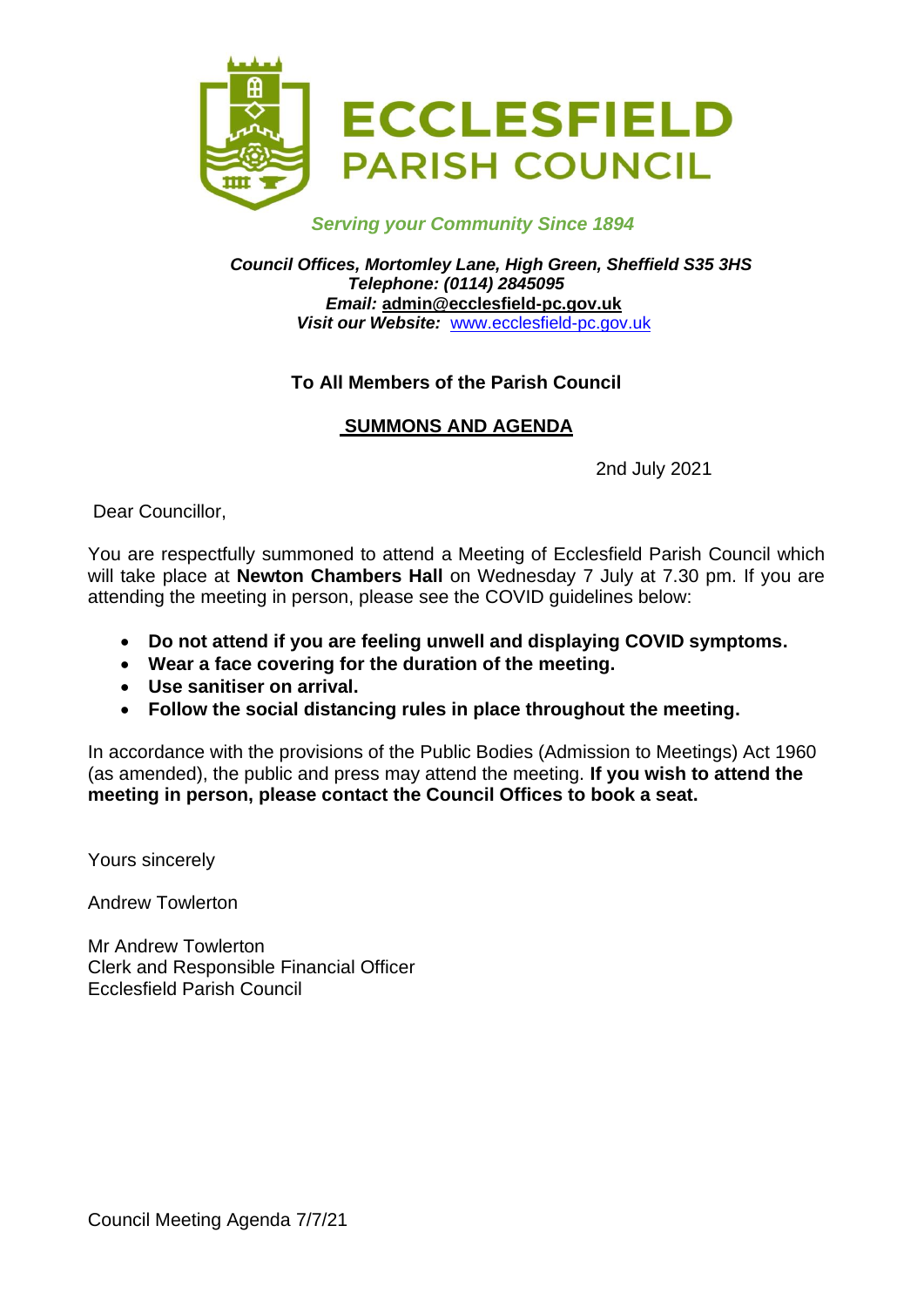### **Chairman's Announcement**

Prior to the commencement of the meeting, the Chairman will outline the procedure for this meeting to ensure that the meeting is effective, lawful, and safe including:

- Councillors must observe the Council's Code of Conduct during the meeting.
- Voting procedure.
- Public session and exclusion of the press and public procedures.
- Anyone wishing to record is asked to let the Chairman of the meeting know prior to the start of the meeting. The meeting is being recorded by the Council for the purposes of aiding the taking of minutes.
- All Councillors present are required to state their name prior to the commencement of the meeting.

# **AGENDA**

### **2021/45 (FC). Apologies and Reasons for Absence**

To note apologies for absence. To approve any reasons for absence.

### **2021/46 (FC). Declarations of Interest**

To consider any requests for dispensation.

To note any declarations of interests not already declared under the Council's Code of Conduct or members Register of Disclosable Pecuniary Interests.

### **2021/47 (FC). Exclusion of Press and Public**

To consider the exclusion of the Press and Public in accordance with Public Bodies Admission to Meetings Act) 1960 Section 1 (2) (as amended) due to the confidential nature of the business to be transacted.

### **2021/48 (FC). Public Participation Session**

To receive questions from members of the public under the direction of the Chairman and in accordance with the Council's Standing Orders (Standing Order 3 states that the public participation session will be for no more than 15 minutes and a member of the public shall not speak for more than 3 minutes).

Members of the public should please note that the Council reserves the right to respond in writing if any matter requires further research or consideration and that reports should be submitted in writing before the meeting so they can be dealt with under correspondence.

### **2021/49 (FC). Crime and Anti-Social Behaviour issues**

To have a discussion on crime and anti-social behaviour issues in the Parish including contributions by Sergeant Matthew Cook, the police sergeant covering Ecclesfield.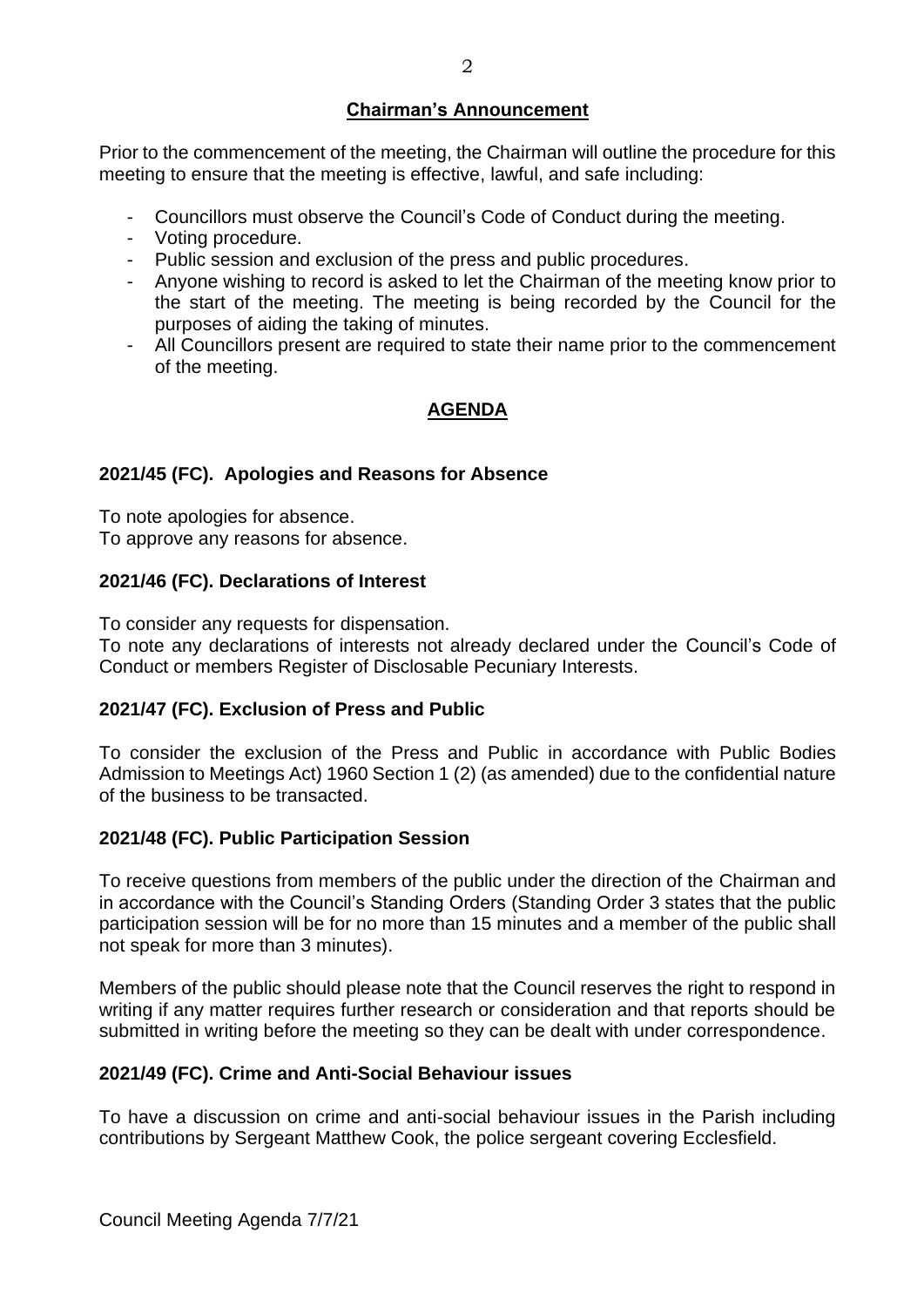### **2021/50 (FC). Council Minutes**

To approve the Minutes of the Annual Meeting of Ecclesfield Parish Council held on 9 June 2021 (attached as item 50a) and the Extraordinary Meeting (attached as item 50b) on 28 June 2021.

NB – All Councillors are requested to inform the Clerk of any amendments that they wish to be noted to the minutes prior to the meeting commencing.

### **2021/51 (FC). Environmental Planning Committee Minutes**

To approve the Minutes of the Environmental Planning Committee meetings held on 9 June 2021 and 17 June 2021 (attached as items 51a and 51b).

NB – All Councillors are requested to inform the Clerk of any amendments that they wish to be noted to the minutes prior to the meeting commencing.

### **2021/52 (FC). Staffing Committee Minutes**

To approve the Minutes of the Staffing Committee meeting held on 28 June 2021 (attached as item 52a). Councillors' attention is particularly drawn to item 2021/9 (SC) Moses/Pressland Ecclesfield Intervention Report.

NB – All Councillors are requested to inform the Clerk of any amendments that they wish to be noted to the minutes prior to the meeting commencing.

### **2021/53 (FC). Finance and Premises Minutes**

To approve the Minutes and approve any recommendations requiring Council approval of the Finance and Premises Committee meeting held on 24 June 2021 (attached as item 53a).Councillors' attention is particularly drawn to the following item:

• That it is recommended to Council that Don District Explorer Scouts be awarded a grant of £1,940.49 for climbing and associated equipment – 2021/27 (F&P).

NB – All Councillors are requested to inform the Clerk of any amendments that they wish to be noted to the minutes prior to the meeting commencing.

### **2021/54 (FC). Grenoside Exhibition Foundation Charity**

To consider and endorse the minutes of the meeting of the Advisory Body to the Trustees of the Grenoside Exhibition Foundation Charity held on Tuesday 15<sup>th</sup> June (attached as agenda item 54a).

NB – All Councillors are requested to inform the Clerk of any amendments that they wish to be noted to the minutes prior to the meeting commencing.

### **2021/55 (FC). Revised Code of Conduct Scheme**